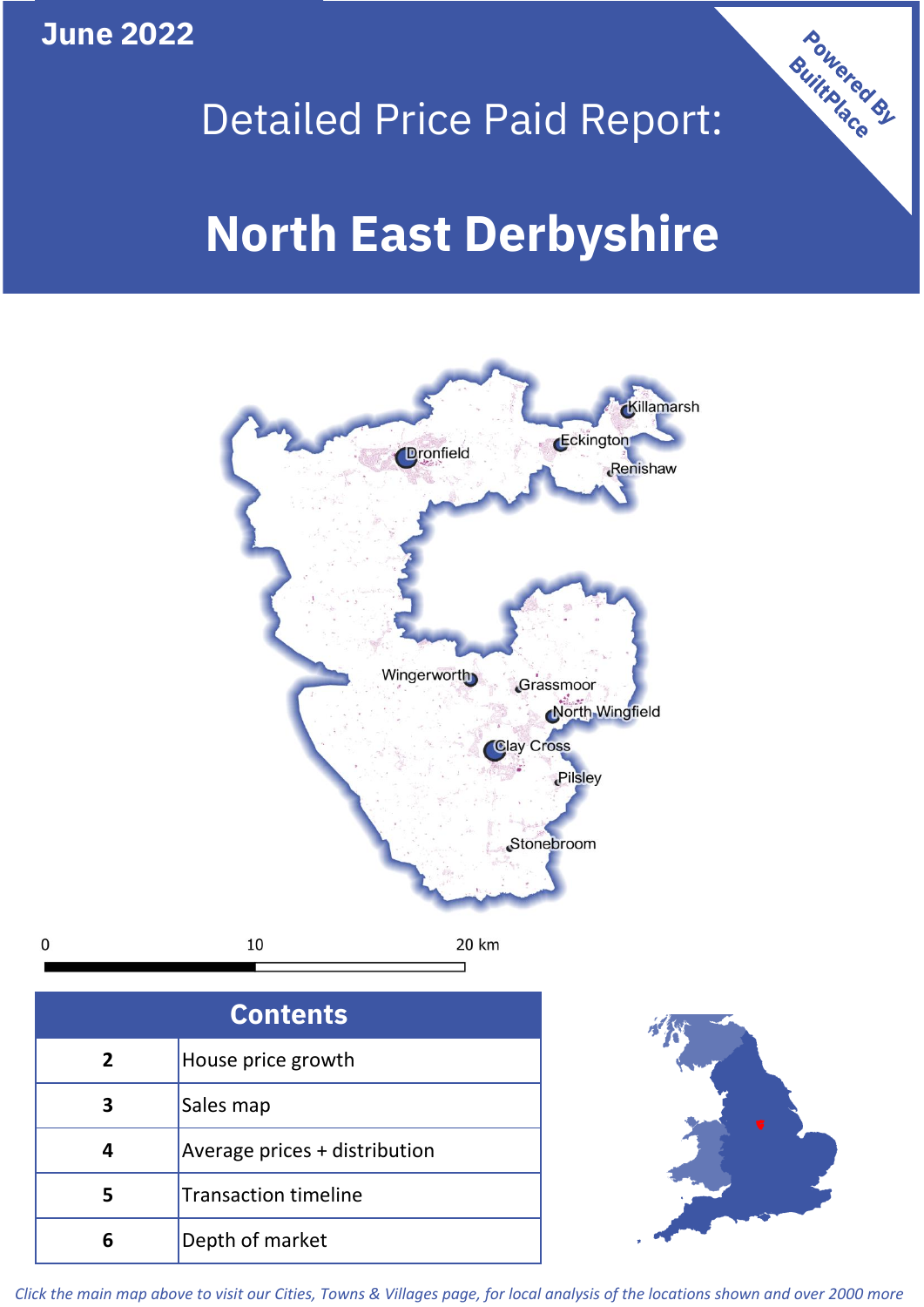#### **Headline Data**

|                     | <b>Current level</b> | 3 month  | <b>Annual</b> | 5 year | 10 year |
|---------------------|----------------------|----------|---------------|--------|---------|
| <b>House prices</b> | £233,804             | 7.6%     | 10.0%         | 36.9%  | 64.9%   |
| <b>Transactions</b> | 1,522                | $-11.0%$ | 4.7%          | 4.7%   | 63.7%   |

## **House Price Growth (April 2022 data)**

#### *Annual Change in House Prices*



House prices in North East Derbyshire grew by 10.0% in the 12 months to April 2022 (based on 3-month smoothed data). By comparison national house prices grew by 10.7% and prices in the East Midlands grew by 11.6% over the same period.

North East Derbyshire house prices are now 47.4% above their previous peak in 2007, compared to +50.1% for the East Midlands and +52.9% across England.



#### *Year-To-Date Change in House Prices, December to April*

Local prices have grown by 8.9% in 2022 so far, compared to growth of 2.6% over the same period last year.

#### *Source: OS OpenData; UK House Price Index (Contains HM Land Registry data © Crown copyright)*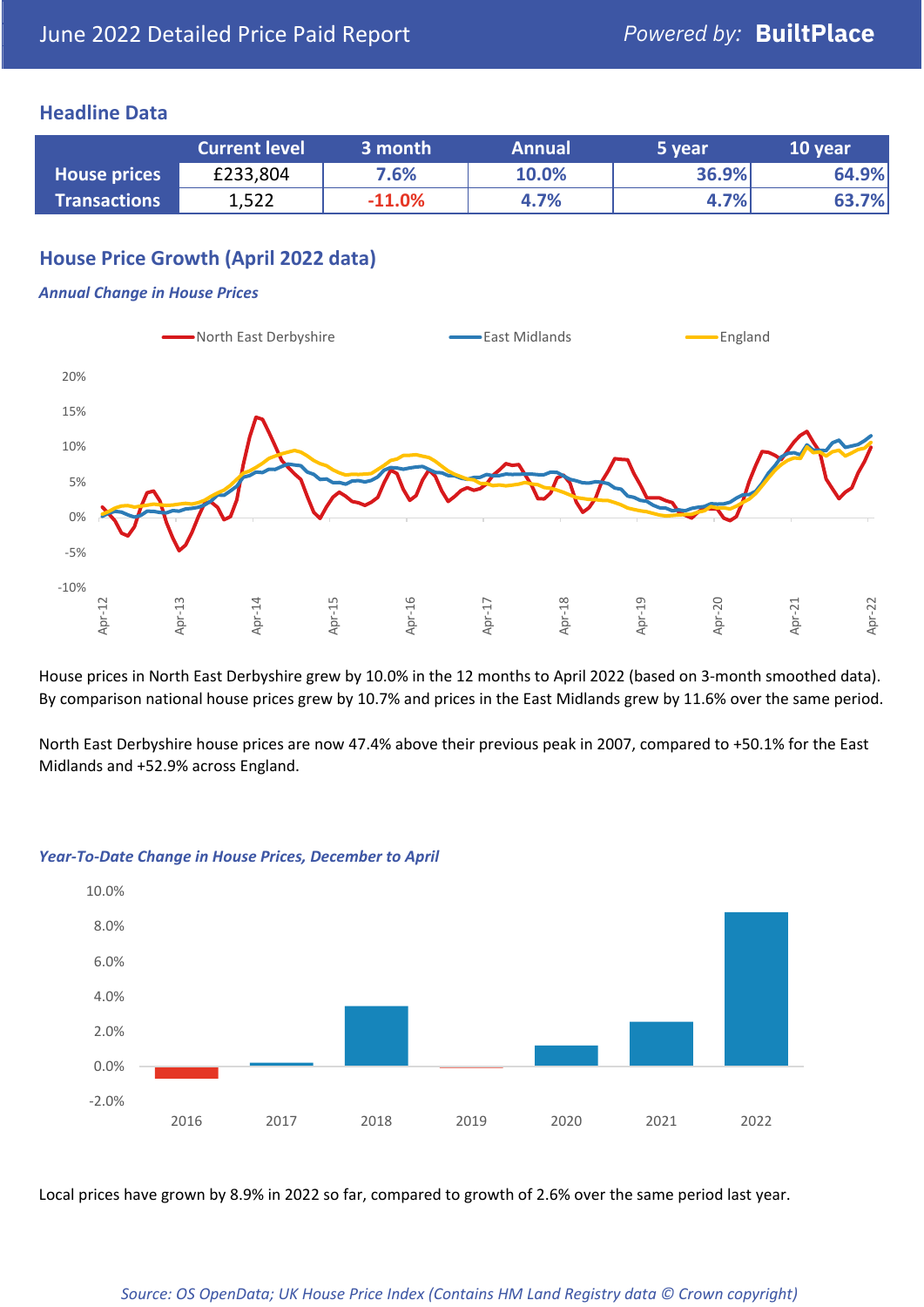## **House Price Map**

#### *12 months to April 2022*



*Each point is one postcode, coloured by the average value relative to all sales in this local authority (price bands are LA-specific quintiles).*

## **Map Key**

| Min      | <b>Max</b> |                            |
|----------|------------|----------------------------|
| Up to    | £130,000   | 1st quintile / lowest 20%  |
| £130,000 | £170,000   | 2nd quintile               |
| £170,000 | £224,000   | 3rd quintile               |
| £224,000 | £298,000   | 4th quintile               |
| £298,000 | and over   | 5th quintile / highest 20% |
|          |            |                            |

#### *Source: OS OpenData; UK House Price Index (Contains HM Land Registry data © Crown copyright)*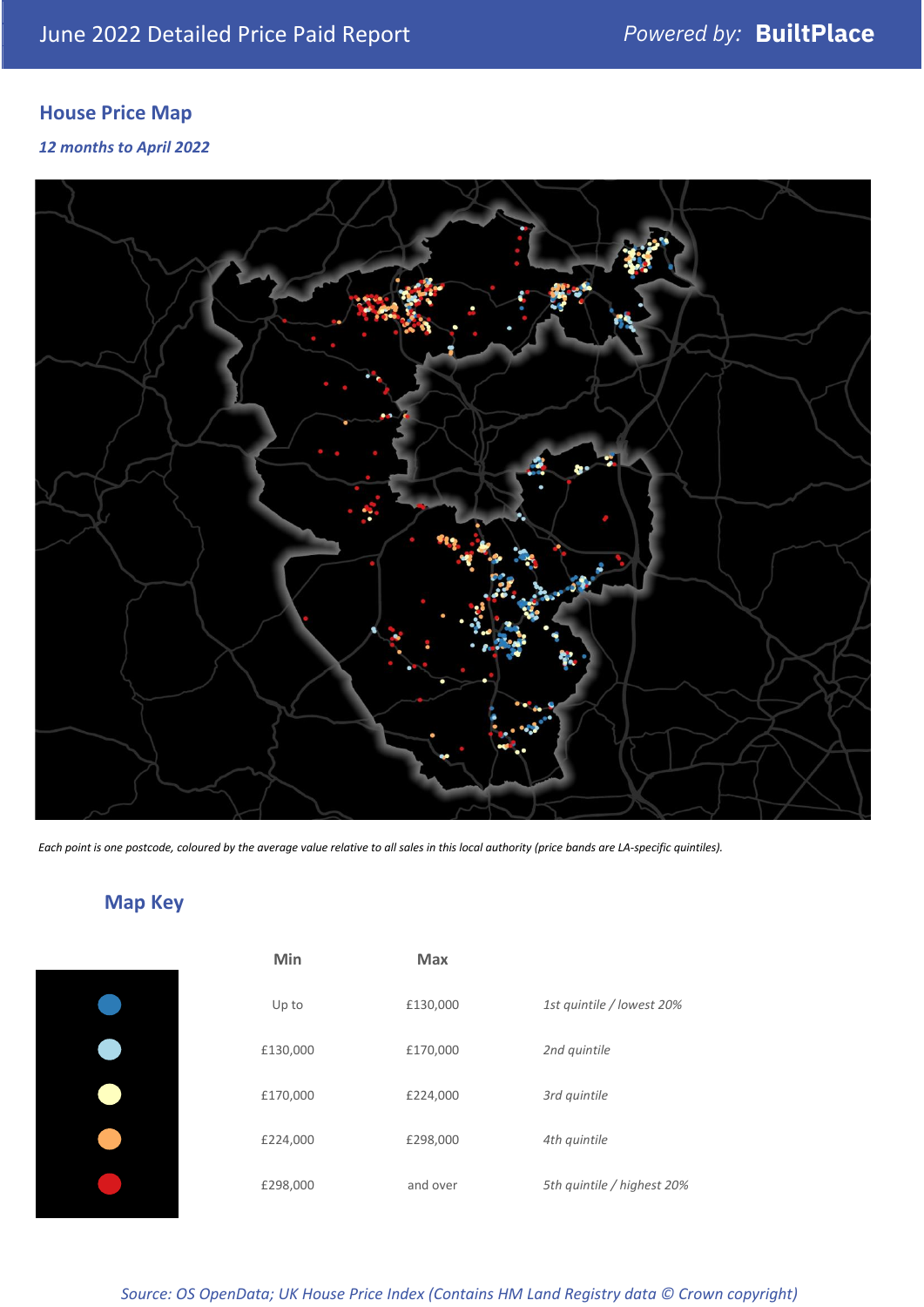## **Average House Price by Property Type**

#### *12 months to April 2022*



|                 | <b>New</b>           | <b>Second hand</b> |  |
|-----------------|----------------------|--------------------|--|
| <b>Flat</b>     | No recorded<br>sales | £110,864           |  |
| <b>Terraced</b> | £167,021             | £145,476           |  |
| Semi-detached   | £177,308             | £187,436           |  |
| <b>Detached</b> | £305,688             | £346,325           |  |

### **House Price Distribution by Year**

*All properties, by price band and calendar year (2020 = year to date)*

|                    | 1997 | 2002 | 2007 | 2012 | 2017 | 2019 | 2020 |
|--------------------|------|------|------|------|------|------|------|
| <b>Under £100k</b> | 91%  | 72%  | 18%  | 24%  | 15%  | 7%   | 8%   |
| £100-200k          | 8%   | 23%  | 61%  | 55%  | 48%  | 44%  | 46%  |
| E200-300k          | 1%   | 4%   | 14%  | 14%  | 24%  | 28%  | 23%  |
| £300-400k          | 0%   | 1%   | 4%   | 4%   | 8%   | 11%  | 13%  |
| £400-500k          | 0%   | 0%   | 2%   | 2%   | 3%   | 4%   | 4%   |
| <b>£500k-1m</b>    | 0%   | 0%   | 2%   | 1%   | 3%   | 6%   | 5%   |
| £1-2m              | 0%   | 0%   | 0%   | 0%   | 0%   | 0%   | 1%   |
| <b>Over £2m</b>    | 0%   | 0%   | 0%   | 0%   | 0%   | 0%   | 0%   |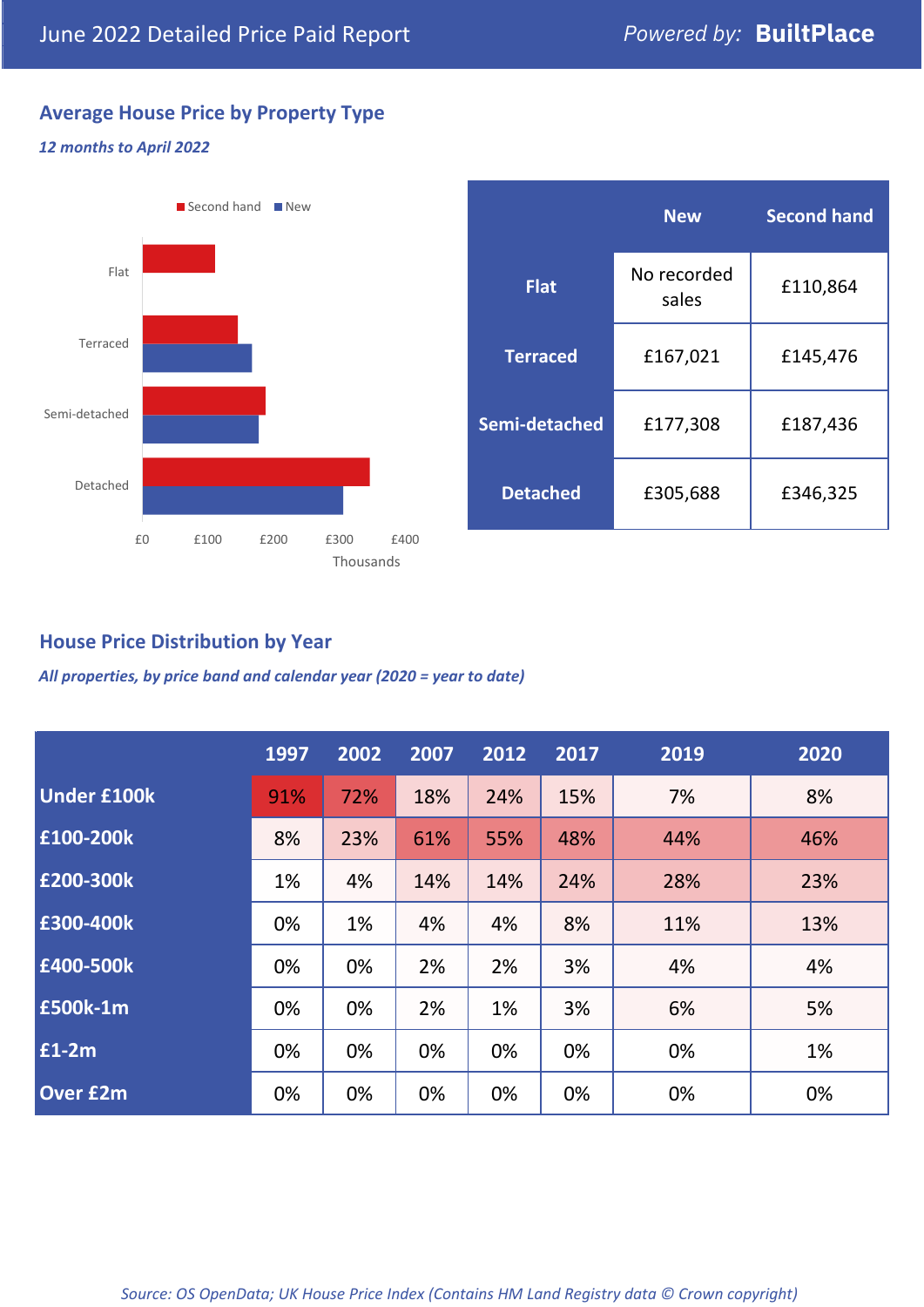## **Transactions (February 2022 data)**

*Annual Transactions, Indexed (2001-05 average = 100)*



There were 1,522 transactions in North East Derbyshire during the 12 months to February 2022. This is 89% of the average from 2001-05 and suggests activity is below pre-downturn levels.

Transactions in North East Derbyshire have grown by 8.6% since 2014, compared to changes of -8.0% for East Midlands and -7.7% for England.



#### *Cash and New Build Sales as % of Total, by Year*

*Note: The data on this page EXCLUDES transactions identified as transfers under a power of sale/repossessions, buy-to-lets (where they can be identified by a mortgage), and transfers to non-private individuals - i.e. it comprises only Land Registry 'A' data.*